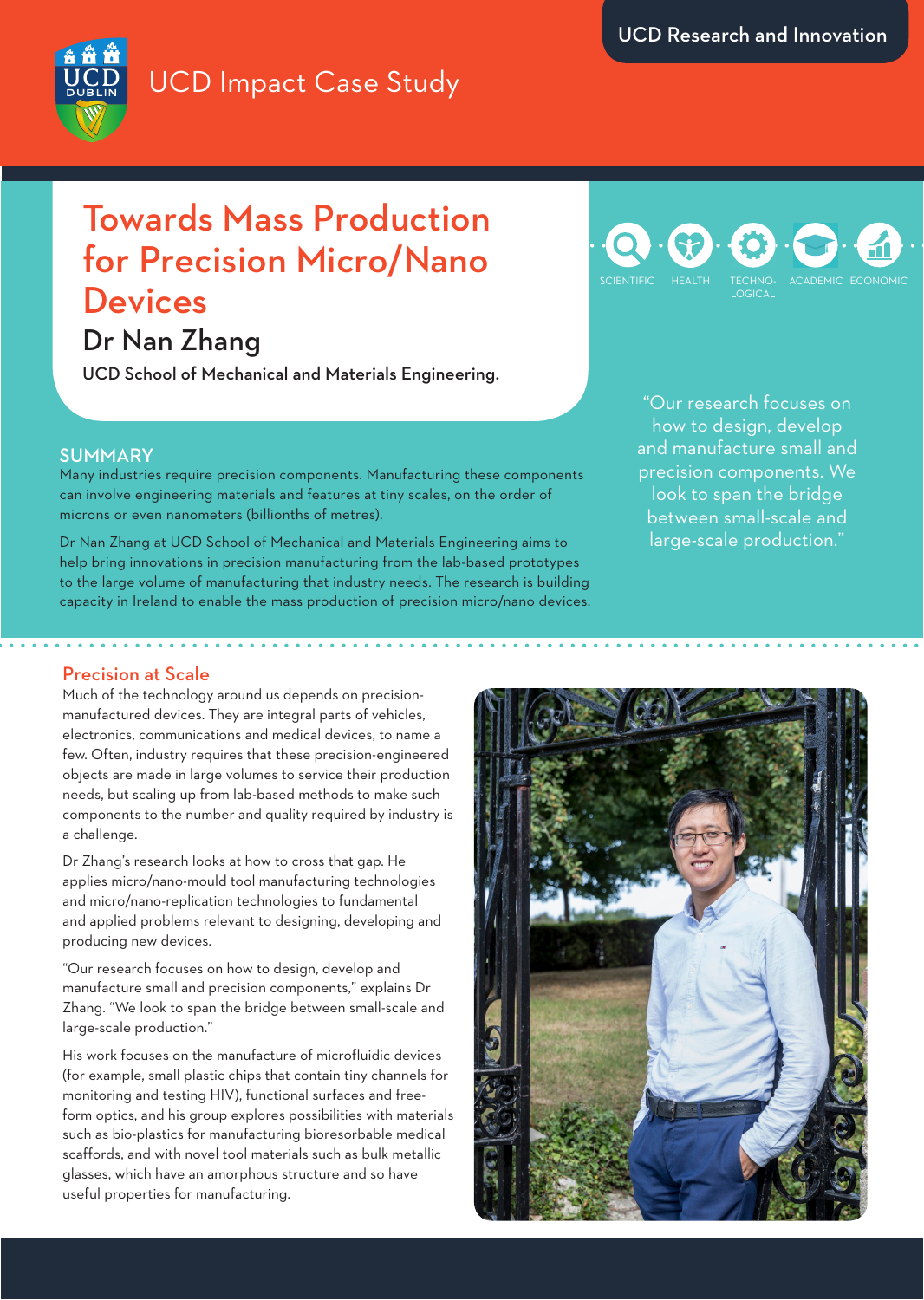

"There are many processes that we can choose for precision manufacturing of micro/nano devices, and we have technology and process know-how at UCD that allows us to design, build and validate many prototypes, including plastic microfluidics and micro-structured medical devices," says Dr Zhang. "It's important that we research the materials and processes, because ultimately these objects will need to be mass produced for industry and that needs to be taken into account in order to scale up."

Dr Zhang's research can support industries to develop innovative new technologies and precision-engineered parts and devices that will be not only technically but also economically feasible for mass production.



#### Building Capacity in Ireland

One of the most important contributions of Dr Zhang's work is to provide expertise and capabilities in Ireland for precision tool manufacture. "We are developing precision mould tooling technology and in Ireland, at the moment noone else is doing this kind of research," he explains. "We are manufacturing multi-scale mould tools for mass production, we are using moulding and nanoimprinting techniques to replicate forms and features, and we are prototyping and producing micro and nano devices."

The demand for such precision tools is set to grow, according to Dr Zhang, who cites microfluidics as an example. His work **seeks to enable microfluidic devices**, such as flow cytometry, which analyses the physical and chemical characteristics of particles in a fluid.

"The overall microfluidics market will be large, it is expected to be worth tens of billions of Euro globally by 2025, and Ireland needs to build manufacturing capacity in this area," he says. "There are companies in Ireland using microfluidics in innovative ways, but not manufacturing them. This is where our research will **help industry to develop new processes and products.**

#### Material Benefits

Dr Zhang explores how using materials with different properties can be harnessed to enable mass production of precision structures and features. Those materials include bulk metallic glasses, and his research in this area seeks to open up new, multi-scale abilities for manufacturing tools.

"Conventional approaches in manufacturing often use metals, but these have grains on the micrometer scale and often we need to manufacture patterns on a nanometre scale, which is one thousand times smaller," he explains. "With metallic glasses, the structure is amorphous, there are no crystal grains, and this material can be patterned at the nanometre level."

In parallel, Dr Zhang combines 2D materials with precision electro-forming process to develop high performance precision nickel micro/nano mold tools. Hardness of mold is significantly increased, while friction of coefficient is reduced. This indicates longer tool life and less potential demoulding damage.

#### Improving Replication

Another goal of Dr Zhang's work is to improve the **replication of precision features in manufacturing**, particularly using micro-injection and nano-imprinting methods.



"To replicate the small channels in microfluidics, we need a specific moulding technology, and we use variotherm-assisted precision injection moulding, which is a technique used for mass production," he explains. "We also use nanoprinting of features for photonics and functional surfaces, such as lenses and solar cells, and making nanostructured surfaces in medical devices to encourage cells to attach and grow to those surfaces or to prevent fouling by bacteria."

#### Enabling New Medical Technologies

Many strands of Dr Zhang's work have applications in the medical device sector. One project is on the design of efficient stents that can be implanted into blood vessels to keep blood flowing. "We would like to have nano-structures